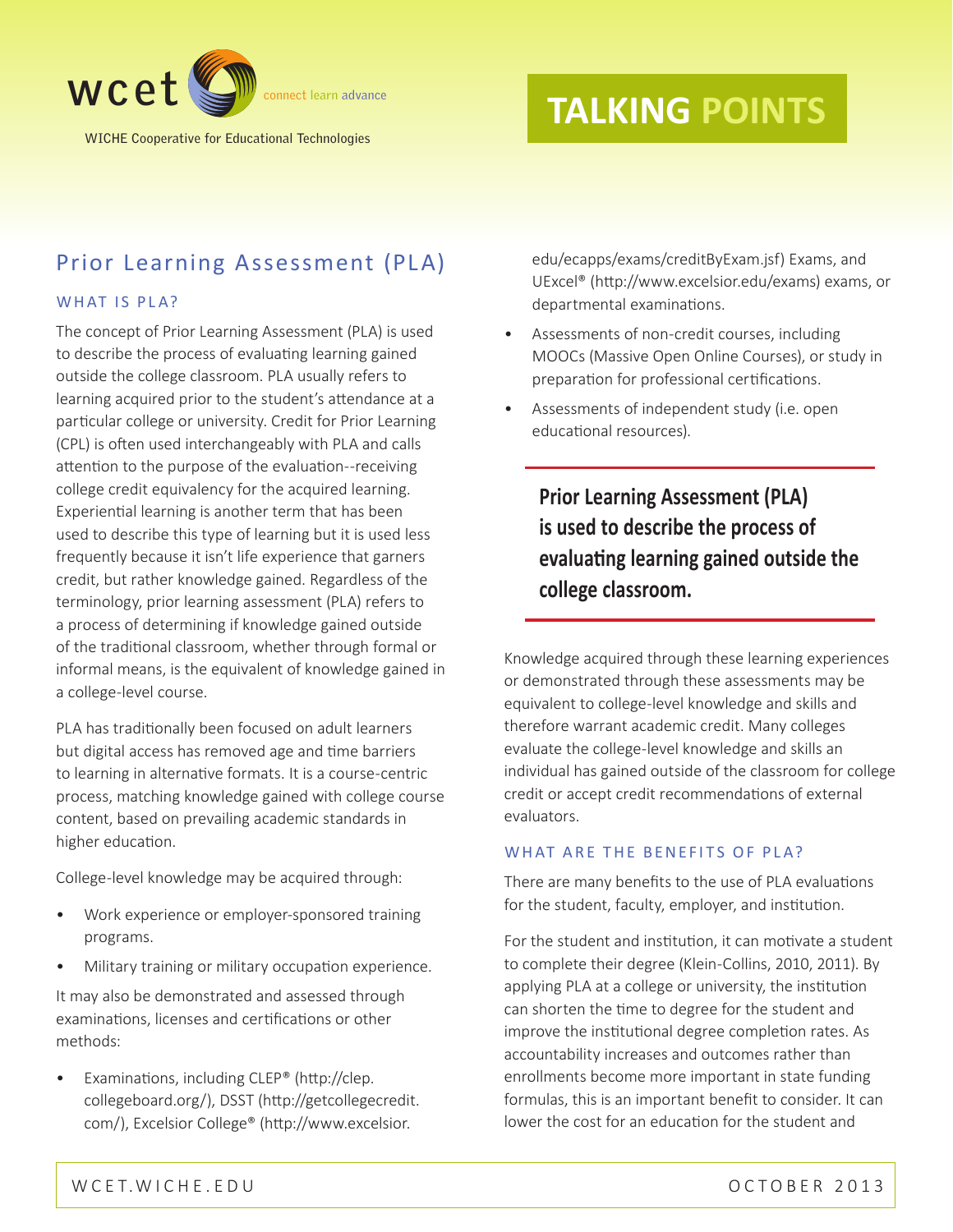# **TALKING POINTS**

make it more likely that they can afford to persist as PLA is typically far less cost to the student than college tuition and less time to degree means less tuition and lower student debt. If talented students through experience and training can cover lower division course requirements, they can also advance to higher level courses sooner and use their advanced learning more quickly.

Employees who use their ACE CREDIT® or military personnel who use their military credit reviews, ensure that their employer tuition benefits are deployed most efficiently and effectively to achieve degree completion goals of both the employees and employer because tuition benefits don't have to go toward paying for courses covering material that the student already knows. Developing an understanding that learning is a lifetime proposition, whether on the job, in the community, or though continuing education, is also fostered by the use of PLA.

### HOW IS PRIOR LEARNING ASSESSED?

Dominant PLA processes include 1) examinations, 2) review of training (military and corporate/agency/ association), and 3) portfolio assessment.

### **Examinations**

**w** connect learn and connect learn and connect learn and connect learn and connect learn and connect learn and connect learn and connect learn and connect learn and connect learn and connect learn and connect learn and co

National exams have the highest acceptance rate by campuses and may include the following:

- The College Level Examination Program (CLEP<sup>®</sup>; http://clep.collegeboard.org/) is offered by The College Board. CLEP offers 33 exams in five subject areas, covering material taught in courses generally offered at lower division undergraduate levels. Most CLEP exams are designed to correspond to onesemester courses, although some correspond to fullyear or two-year courses. CLEP® has been offered for 40 years and is now accepted by 2,900 colleges and universities. CLEP® is administered at 1,700 testing centers nationwide.
- Defense Activity for Non-Traditional Education Support (DANTES) Subject Standardized Tests, or DSST,™ (http://www.getcollegecredit.com/) is a Prometric testing program delivered by 1,200 colleges and universities worldwide. It offers 38

subject-level exams in the areas of Social Science, Business, Mathematics, Technology, Humanities, and Physical Science at the lower and upper division baccalaureate level.

- Excelsior College® Exams (ECEs; http://www. excelsior.edu/how-credit-by-exam-works) include proficiency exams that provide credit by exam.
- UExcel® [Exams](http://www.uexceltest.com/exams-and-preparation/exams/) (http://www.excelsior.edu/exams) is another Excelsior College® credit by examination program offered in a computer-based format at internationally distributed test centers in an alliance between Excelsior College® and Pearson.

**Three common methods of assessing prior learning: Examinations Review of Training Portfolio Assessment**

Options exist for K-12 students as well. The College Board's Advanced Placement [\(AP](http://www.collegeboard.com/student/testing/ap/about.html)) program offers 34 courses whose scores can be applied for college credit. The International Baccalaureate® ([IB](http://www.ibo.org/)), founded in 1968, is a non-profit educational foundation, offering four programs for students aged 3 to 19.

In addition to the national exams, academic departments at colleges and universities to substitute for taking the course have also developed independent challenge exams.

### **Review of Training**

Review of training obtained in the workplace or training and experience through military service is another form of PLA. The long-standing provider of this type of review is the American Council on Education (ACE). ACE has been conducting military evaluations for the U.S. Department of Defense since 1945 and added CREDIT for non-military evaluations in 1974 for a variety of training venues and providers. ACE's National Guide to College Credit for Workforce Training (http:// www2.acenet.edu/ credit/) documents training that has been evaluated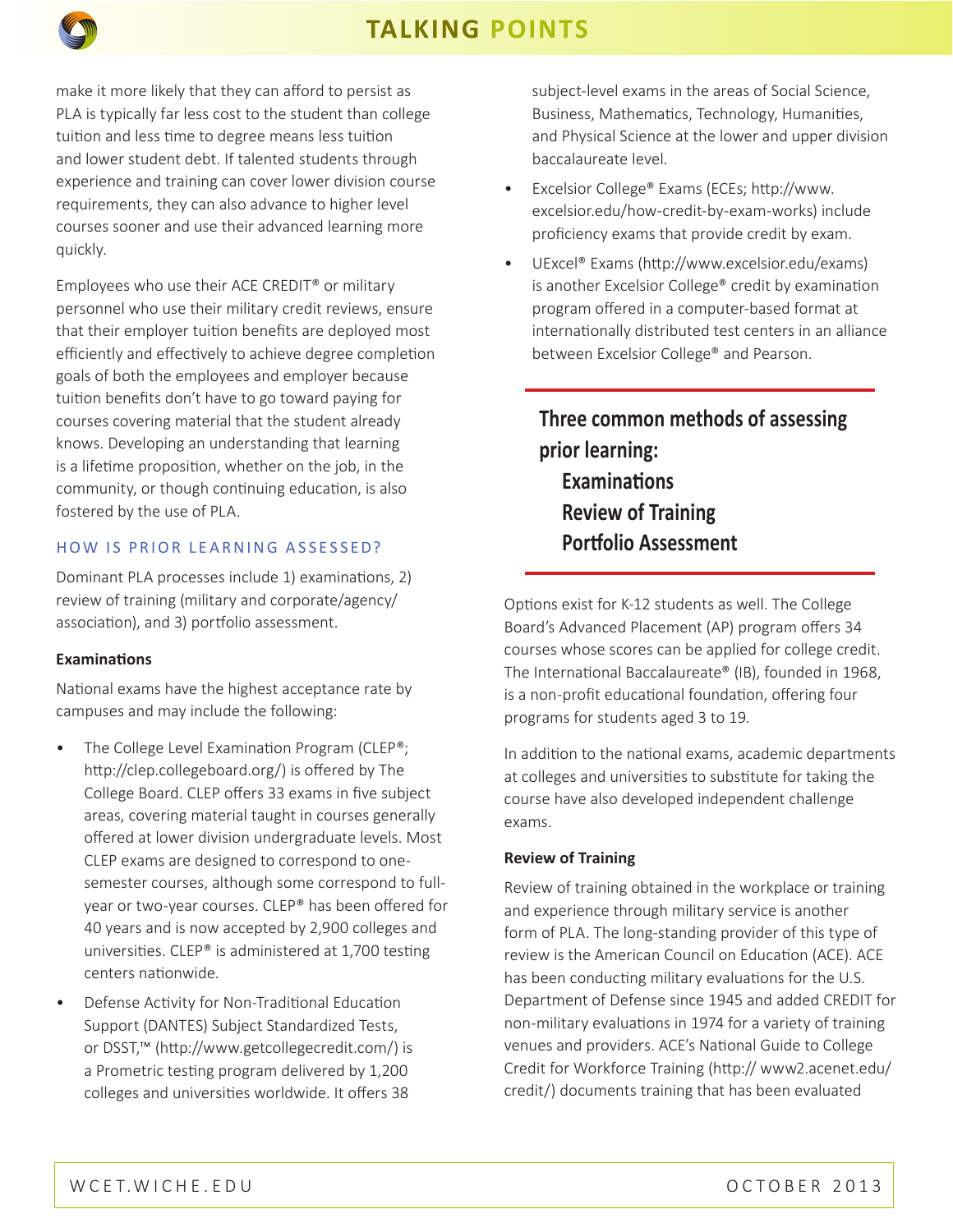# **TALKING POINTS**



Formal evaluation of military occupations and training can be done either by a college faculty on their own or by ACE through its national faculty review process. ACE's Military Guide Online (http://militaryguides. acenet.edu/) provides a detailed list of college credit recommendations for military training and occupations that have been conducted by nationally recruited faculty for ACE. Tens of thousands of courses are listed in the ACE guides.

The National College Credit Recommendation Service (formerly National PONSI), conducted by the Board of Regents of The University of the State of New York has been evaluating training and education programs offered outside the traditional college classroom for college-level credit equivalency since 1973. It focuses on corporate training, and education offered through unions, religious organizations, and proprietary schools. Descriptions of evaluated non-collegiate sponsored instruction are published in an online guide at CCRS Online (http://www. nationalccrs.org/ccr/home.html).

#### **Portfolio Assessment**

Prior Learning Assessment (PLA) also includes development and assessment of a student portfolio that documents learning for enrolled students for whom there are no available standardized options. Portfolio assessment typically requires students to first successfully complete a course on the development of a portfolio. This step in the process is generally required because students are being asked to make their tacit knowledge explicit and to articulate and document their learning in a manner that can be assessed by faculty reviewers. Therefore, providing guidelines on the development of a portfolio improves the likelihood of success of the portfolio although no guarantees are provided to the student that they will receive a credit recommendation.

One such three-credit course developed by the Council on Adult and Experiential Learning (CAEL; http://www. cael.org/) is called Prior Learning Assessment: Theory and Practice. The student prepares the portfolio

displaying their learning in a reflective manner often including an essay—and presents supporting documentation. The student then petitions their college or university to accept the portfolio for course credit. Colleges and universities may have their own faculty review these portfolios for college course equivalency or outsource this for review to the Council on Adult and Experiential Learning's (CAEL's) LearningCounts.org™. that engages nationally recruited faculty in the portfolio review.

**working** 

Kaplan Higher Education Corporation has created an online PLA center as well, called KNEXT (http://www. knext.com/), to provide a portfolio review service for institutions who wish to expand PLA options for their students.

Many colleges and universities also recognize national certifications, including apprenticeships, which have been developed to meet industry or professional standards and award college credit for students holding these certifications. ACE CREDIT® (http://www.acenet. edu/credit/) has evaluated many such certifications for credit equivalency.

### ARE THERE SOME COMMONALITIES IN PRIOR LEARNING ASSESSMENTS?

There are a couple of factors to be aware of when considering PLA. Credit recommendations that come from national reviewers (e.g. from ACE CREDIT® or military reviews, Excelsior College® Exams, CLEP®, or CAEL's LearningCounts.org™) are all conducted by current college teaching faculty with academic credentials and discipline expertise in the content area under review. The reviews are not assessing learning outcomes directly or demonstrated competency but are matching learning objectives articulated in a training program, exam or portfolio that are assessed to what you would expect to see in a typical college course. By doing so, transcripts can be issued for those who have completed the exam, training, or portfolio at a passing level and transfer credit can be accepted by a college or university.

#### IS YOUR INSTITUTION USING PLA CREDIT?

Typically, responsibility for PLA resides in the Registrar's Office and its transfer credit staff but each institution